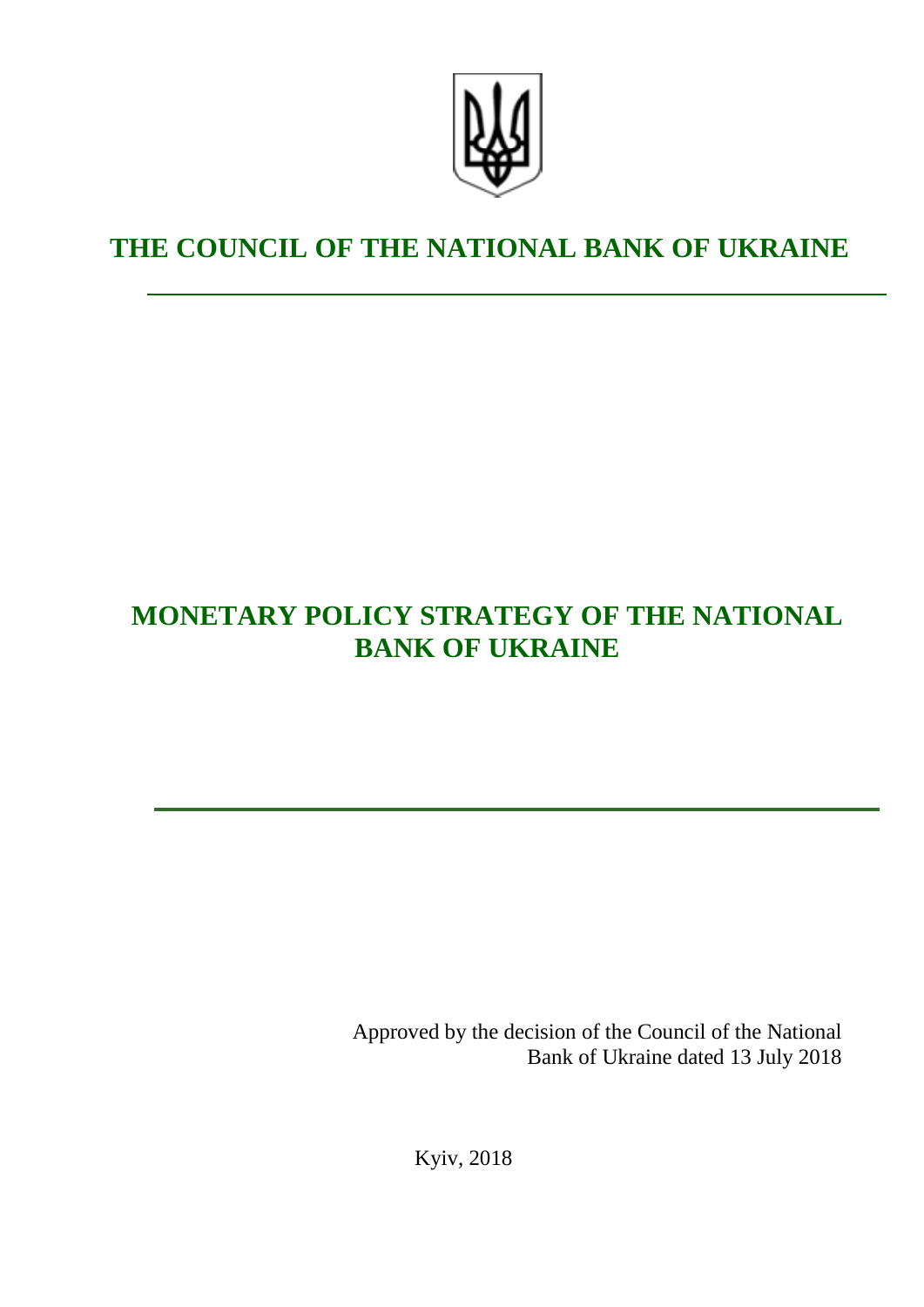#### **Preface**

The Monetary Policy Strategy of the National Bank of Ukraine (hereinafter the "Strategy") defines the main goals, principles, and tools of monetary policy conducted by the National Bank of Ukraine (hereinafter the "NBU") and the directions of their evolution.

Approval of the Strategy is aimed at ensuring consistency of monetary policy and immutability of its goals and principles. This will contribute to enhancing predictability and consistency of monetary policy and stabilizing inflation expectations. At the same time, the detailed description of the goals, specifics of using the monetary policy tools, and the macroeconomic context of its implementation will be provided in the annual Monetary Policy Guidelines.

# **Monetary Policy Objectives and Monetary Regime**

According to the Constitution of Ukraine, ensuring the stability of the currency unit shall be the major function of the central bank of the State – the National Bank of Ukraine. According to Article 6 of the Law of Ukraine *On the National Bank of Ukraine*,

when exercising its function, the NBU shall consider achievement and maintenance of price stability in the country to be its priority.

In line with Article 1 of the aforesaid Law of Ukraine, price stability means retaining purchasing power of domestic currency by maintaining low and stable rates of inflation, measured by the Consumer Price Index, over the medium term (from 3 to 5 years).

The NBU, acting within the scope of its authority, also promotes financial stability, including the stability of the banking system, without compromising its primary objective of price stability.

The NBU facilitates sustainable economic growth and supports the economic policies pursued by the Cabinet of Ministers of Ukraine, provided they do not contradict the NBU`s objectives of price and financial stability.

To attain its priority objective, the NBU applies the monetary regime of inflation targeting. This regime allowed many countries to reduce inflation to low levels and stabilize it, thus fostering stability of their national currencies. In turn, low and stable inflation is a prerequisite for macroeconomic stability and, therefore for creating the favorable environment for financial stability, rapid and sustainable economic growth, low real and nominal interest rates, low unemployment, and improved investment attractiveness of Ukraine. The NBU is currently at the first stage of inflation targeting implementation. This stage is characterized by disinflation, that is a gradual decrease in inflation to its optimal target level. At this first stage, the NBU makes efforts to enhance its institutional capacity of reaching the inflation targets and ensuring the necessary conditions for proper functioning of this monetary regime.

In particular, the central bank is working on:

obtaining support from the public and the government of Ukraine with regard to achieving price stability under the inflation targeting regime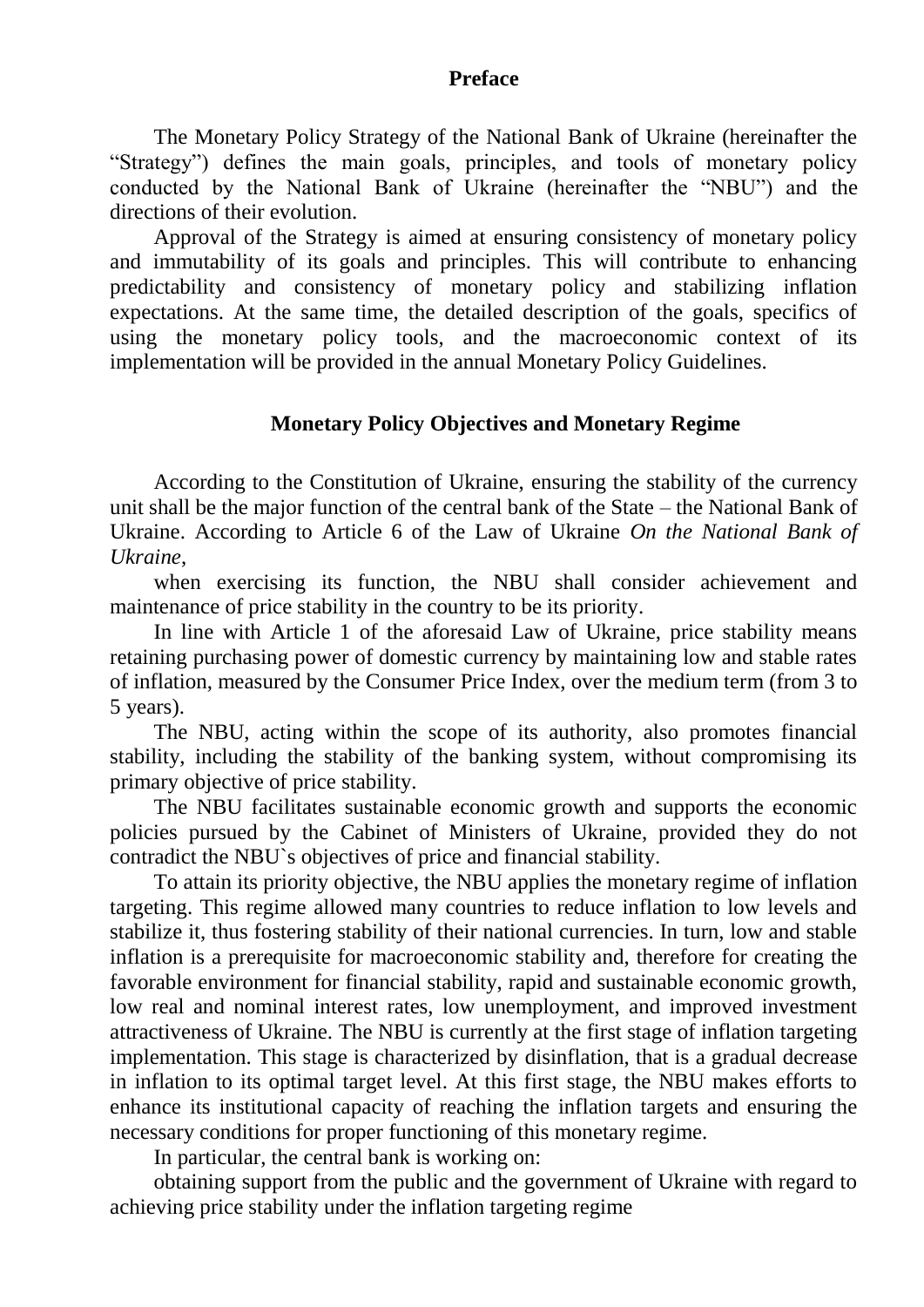developing monetary policy tools and the operational design of monetary policy bolstering analytical support for monetary policy decisions, particularly in terms of modeling tools enhancement and conducting research

improving the functioning of financial markets and the post-crisis recovery of the banking system, aimed at strengthening the monetary transmission mechanism

increasing transparency of monetary policy and improving the NBU's communication with the public in order to effectively manage economic agents' expectations.

Starting at the end of 2019, the NBU will apply the inflation targeting regime based on a constant medium-term inflation target. By that time, all necessary institutional conditions should be created to ensure successful conduct of monetary policy under this monetary regime.

The essence of inflation targeting regime lies in the public announcement of quantitative targets for inflation and the central bank's commitment to reach them over the medium term. The key policy rate is the main monetary tool and operational benchmark under this monetary regime. Monetary policy decisions, particularly those on the key policy rate, take into account inflation forecasts based on the comprehensive analysis and projections for the country's macroeconomic, monetary, and financial development. In general, the applied approach envisages that if the forecasted inflation level is above the target, the key policy rate is increased to reduce it. And vice versa, if forecasted inflation is lower than the target level, the key policy rate is decreased. At the same time, monetary policy decisions will take into account the fact that the NBU reaches its inflation targets over the medium term.

By changing rates on its operations with banks, the NBU influences conditions under which banks make deals with each other on the money market and therefore influences the cost of short-term loans. As capital flows from one sector of the financial market to another, the cost of short-term funds impacts bank interest rates on loans and deposits for businesses and households, the hryvnia exchange rate, and prices of other financial assets.

In the end, by changing the interest rate, the NBU exerts an indirect influence on macroeconomic indicators such as GDP and inflation.

# **Principles of Monetary Policy**

The NBU will carry out its monetary policy based on the monetary regime of inflation targeting under the following principles:

• the priority of achieving and maintaining price stability in the country

 forward-looking nature of monetary policy decisions, aimed at bringing inflation to the target over the medium term

using the key policy rate as the main monetary policy tool

• improvement of the forecasting tools on an ongoing basis, including, in particular, the analysis of all available data, application of forecasting models and expert judgements

• adherence to the floating exchange rate regime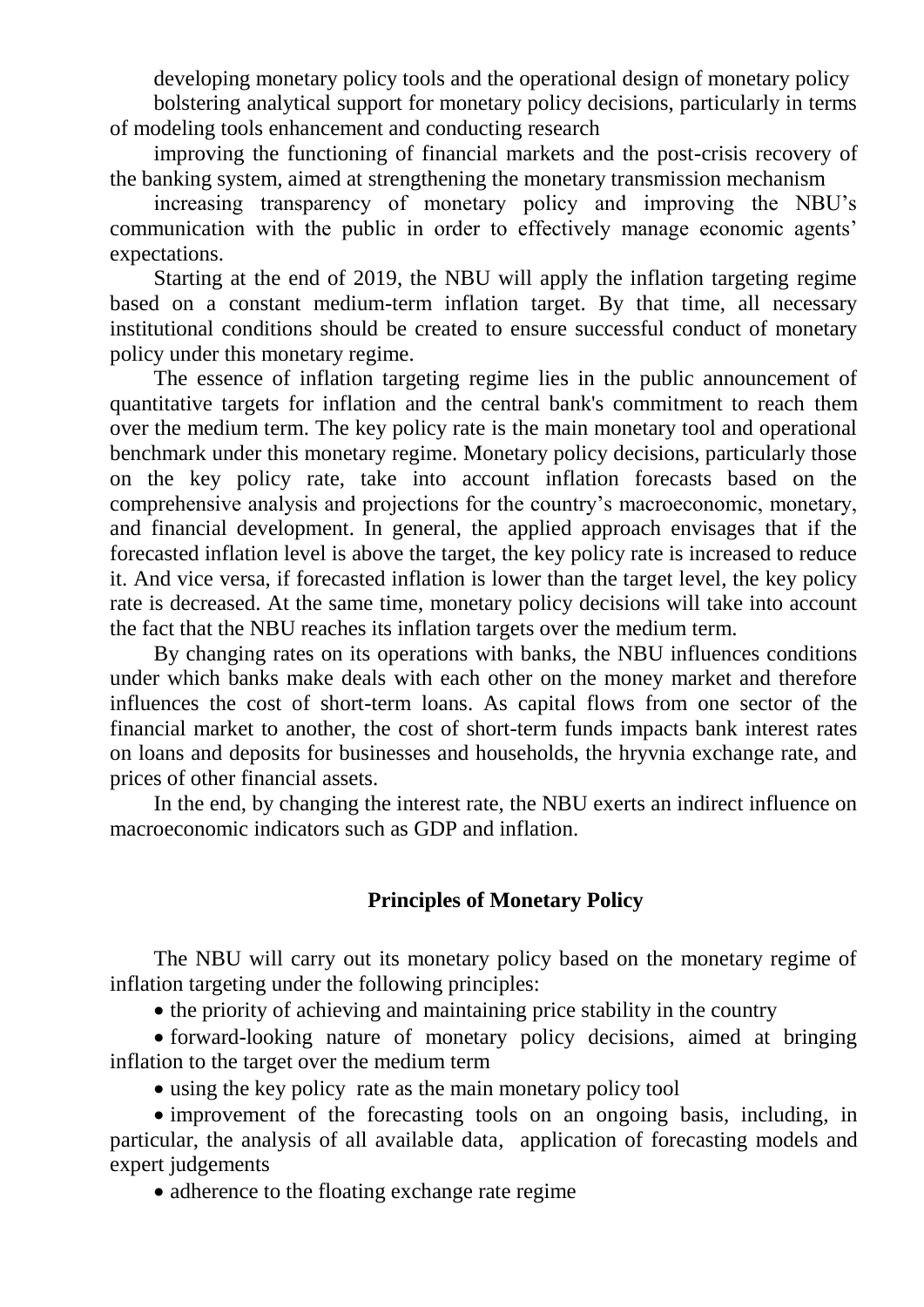• the NBU's institutional, financial, and operational independence for the proper exercise of its functions

 transparency and accountability of the NBU's activity via established communication system with the public.

# **Quantitative Target for Inflation**

The NBU considers that, based on the fundamentals of the Ukrainian economy at the present stage, the optimal target level of inflation (the annual CPI change) is 5 percent  $\pm 1$  pp. The phase of reducing the inflation target from the current level to 5 percent will last until December 2019.

Starting at December 2019, the target of 5 percent will become a constant one to be revised only downwards, and only if the hryvnia exchange rate volatility and relative price volatility go down and the effects of Ukraine's economy convergence with the main trading partners weaken. This will bring the economic environment in Ukraine closer to the low-inflation conditions of the European Union. As Ukraine's domestic prices continue to approach the level of developed countries due to faster expected GDP growth, the medium-term inflation target is set above the level of developed countries. This will make the hryvnia real exchange rate stronger. Such appreciation that is driven by a somewhat higher inflation but not by the increase in the hryvnia nominal exchange rate is more attractive in view of ensuring competitive advantages in foreign trade and resilience of the economy's external position. In addition, the fact that Ukraine's inflation target exceeds the levels in developed economies reflects a higher relative price volatility, providing economic agents with important information signals they can use to achieve efficient allocation of resources.

A constant inflation target contributes to stabilization of expectations and higher transparency of the NBU's actions. This will allow interest rates to reflect inflation risks more accurately and allow interest rates to settle at a low level. The predictability of inflation and reduction of its volatility will further the development of the money market and facilitate borrowing for investment purposes.

In certain periods, inflation may deviate from the set target under the influence of the factors that are outside the scope of the NBU's monetary policy. In particular, these are changes in prices of raw commodities and other highly volatile components of the Consumer Price Index, deviations of administered prices from previously declared levels, and other.

The NBU will apply monetary policy tools to bring inflation back to the target within a reasonable policy horizon and, preventing harm to economic growth, will maintain inflation expectations at the level of the medium-term inflation target.

Anchoring inflation expectations at the level of the inflation target and actual inflation meeting the medium-term target are the main success criteria of monetary policy.

#### **Coordinating Price and Financial Stability objectives**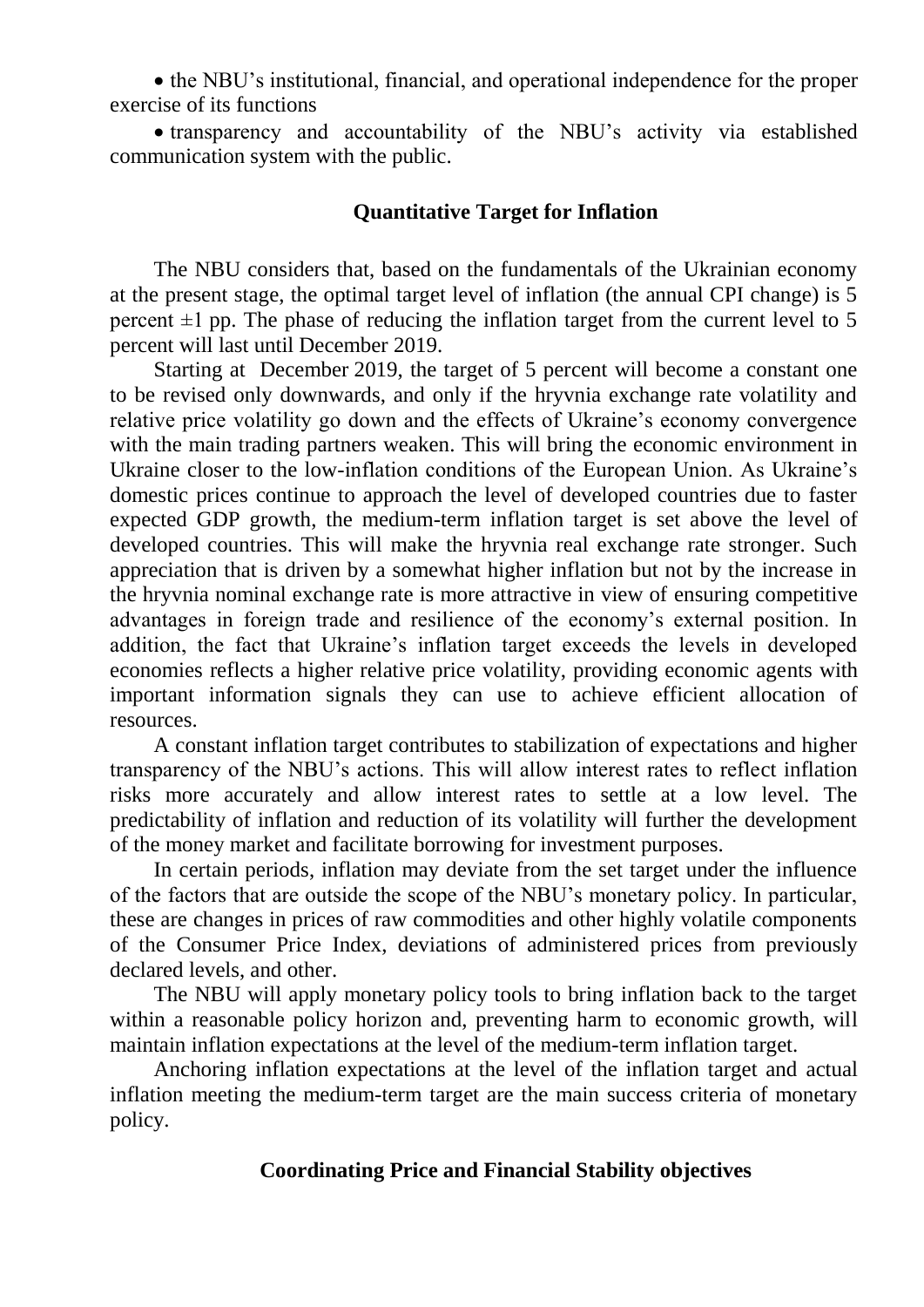The environment of low and stable inflation and the floating exchange rate will help the NBU to fulfill its financial stability objective. This will be due to the stabilization of inflation expectations, prudent assessment of foreign exchange risks by economic agents, stronger trust to the hryvnia coupled with a gradual dedollarization of the economy, and improved confidence in banks and other financial institutions.

The NBU applies monetary tools to support financial stability only in cases when systemic risk and complications in financial markets functioning significantly affect the prospects of inflation and economic activity.

Financial stability is a precondition for the proper functioning of the monetary transmission mechanism, particularly its interest rate and lending channels, and therefore an important factor of monetary policy efficiency. At the same time, financial stability is a prerequisite for stability of the domestic currency, which was particularly evident during financial and economic crises of the past decades.

The need to harmonize the objectives of price and financial stability is driven by the NBU's dual role of the monetary and prudential authority.

The NBU assumes that the short-term interest rate is not the most optimal instrument to solve the problem of financial imbalances, while monetary policy has a limited effect on mismatches in the financial system.

Inflation targets are primarily attained by using monetary tools, while fulfilling the financial stability objectives involve the use of micro- and macroprudential regulation and supervision. Along with that, all objectives, carried-out functions, and used tools must be coordinated.

Increasing and maintaining net international reserves at high level will be another priority. The volume of and changes in international reserves shape the expectations of FX market participants because reserves can be used to smooth out peak increases in the exchange rate and support a stability of national currency over the medium term. An adequate level of international reserves will serve as a safeguard for the financial system stability and a buffer for offsetting the effects of external shocks on the economy.

Under certain conditions, the objectives of delivering price stability and accumulating international reserves may contradict one another. In this case, price stability will be the NBU's priority both *de jure* and *de facto*.

# **Coordinating the objectives of price stability and promoting sustainable economic growth**

The NBU's main contribution to Ukraine's sustainable economic growth in the long-term is creating the environment of low and stable inflation, as well as contributing to, within NBU's remit, the country's financial stability.

The NBU will rely on the flexibility of inflation targeting and, if the Ukrainian economy is affected by internal and external shocks, will mainly focus on bringing inflation back to its target, while also factoring in the need to bring GDP back to its potential level.

Inflation may deviate from its announced short-term targets because of factors over which monetary policy has no influence.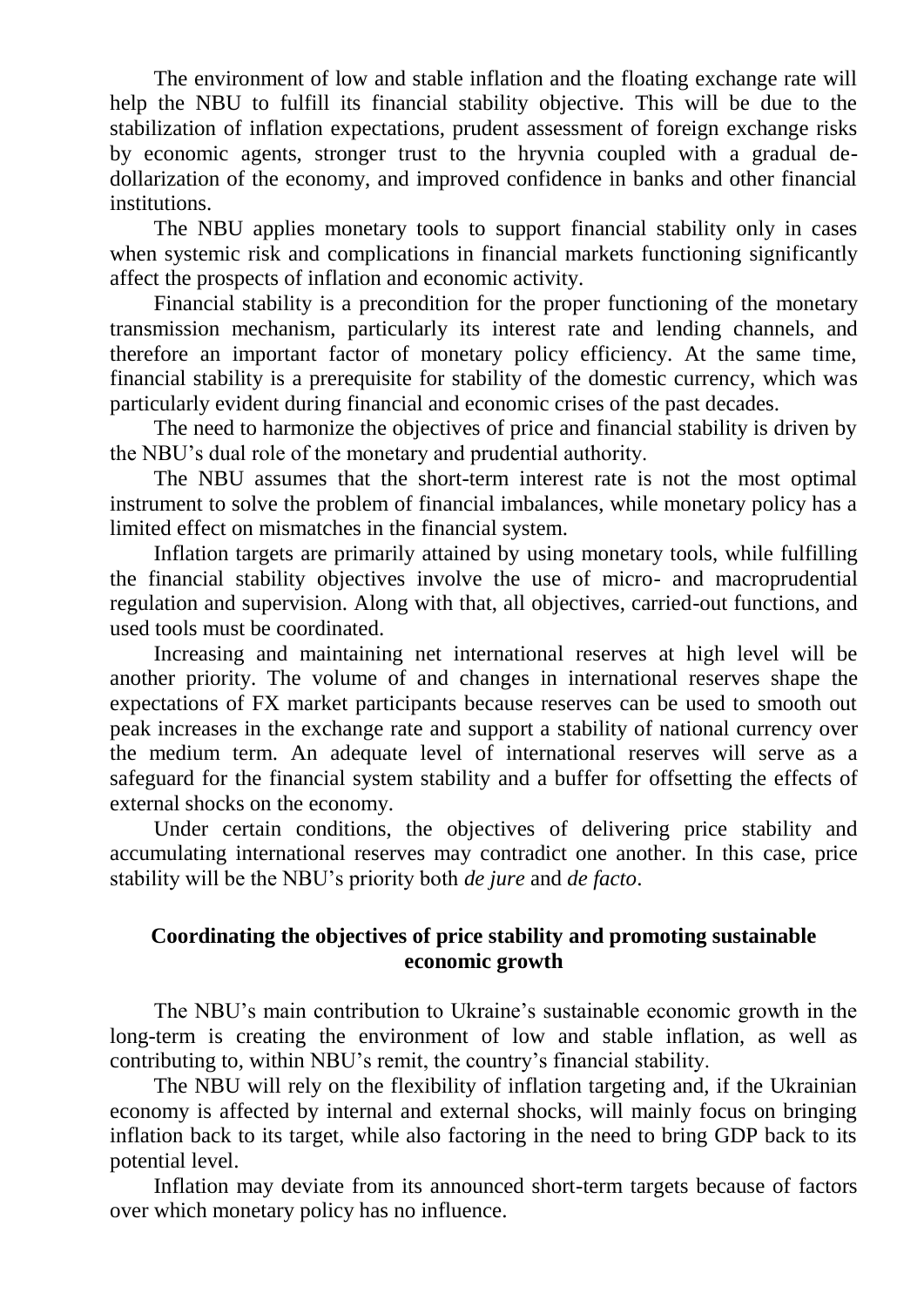Under such circumstances, bringing inflation back to its target as soon as possible could have additional negative effect on economic growth. In this case, the NBU will aim its monetary instruments on preventing the second-round effects that arise from such developments, affecting inflation expectations, and on bringing inflation projections into line with inflation targets over a certain period.

The timeframe during which inflation will be brought back to its target will be communicated in a clear manner to the general public in each particular case.

#### **Monetary instruments**

**The key policy rate.** While conducting monetary policy aimed at achieving inflation targets, the NBU will use the key policy rate as its main monetary instrument. This rate is set by the NBU Board, taking into account prior discussions at a meeting of the Monetary Policy Committee<sup>1</sup>, and reflects the monetary policy stance. At the same time, the key policy rate is the operational target of monetary policy for short-term interbank loan rates.

If inflation is projected to be higher than its target, the NBU will have to tighten its monetary policy to bring projected inflation back to the target level. Conversely, if inflation is projected to be below its target, the central bank will resort to monetary easing. By these means, inflation will always meet its mid-term target.

The main liquidity management operations, which have the strongest impact on the money market, will be conducted at the key policy rate (or at the rate that is close to the key policy rate in the case of auction-type operations). Depending on the banking system's structural liquidity position (i.e. whether there is a deficit or surplus of liquidity), liquidity will be either provided or absorbed at this rate.

**The overnight rate corridor.** The corridor for overnight lending and deposit rates will be set alongside the key policy rate with the purpose of managing shortterm interest rates on the interbank credit market, through limiting their fluctuations around the key policy rate.

**Other instruments.** The NBU will actively manage the banking system's liquidity by using other monetary instruments. These instruments, which will help the NBU to perform its functions (such as managing interbank credit market rates) and to foster the development of the financial markets as a whole, include:

**refinancing tenders and issuance of NBU Certificates of Deposit through tenders** with various maturities, repos, FX swaps, purchase/sales of government securities, and other instruments

**reserve requirements.** This instrument will be used to manage liquidity in the banking system, and to enhance the influence of a change in the key policy rate on interbank market rates.

Differentiated reserve requirements may be used in order to make liquidity regulation more effective, and to encourage banks to attract mainly deposits in hryvnia and for longer terms.

**.** 

<sup>&</sup>lt;sup>1</sup>The Monetary Policy Committee (MPC) is an advisory body that was established with the aim of sharing information and opinions on monetary policy formulation and implementation in order to ensure price stability.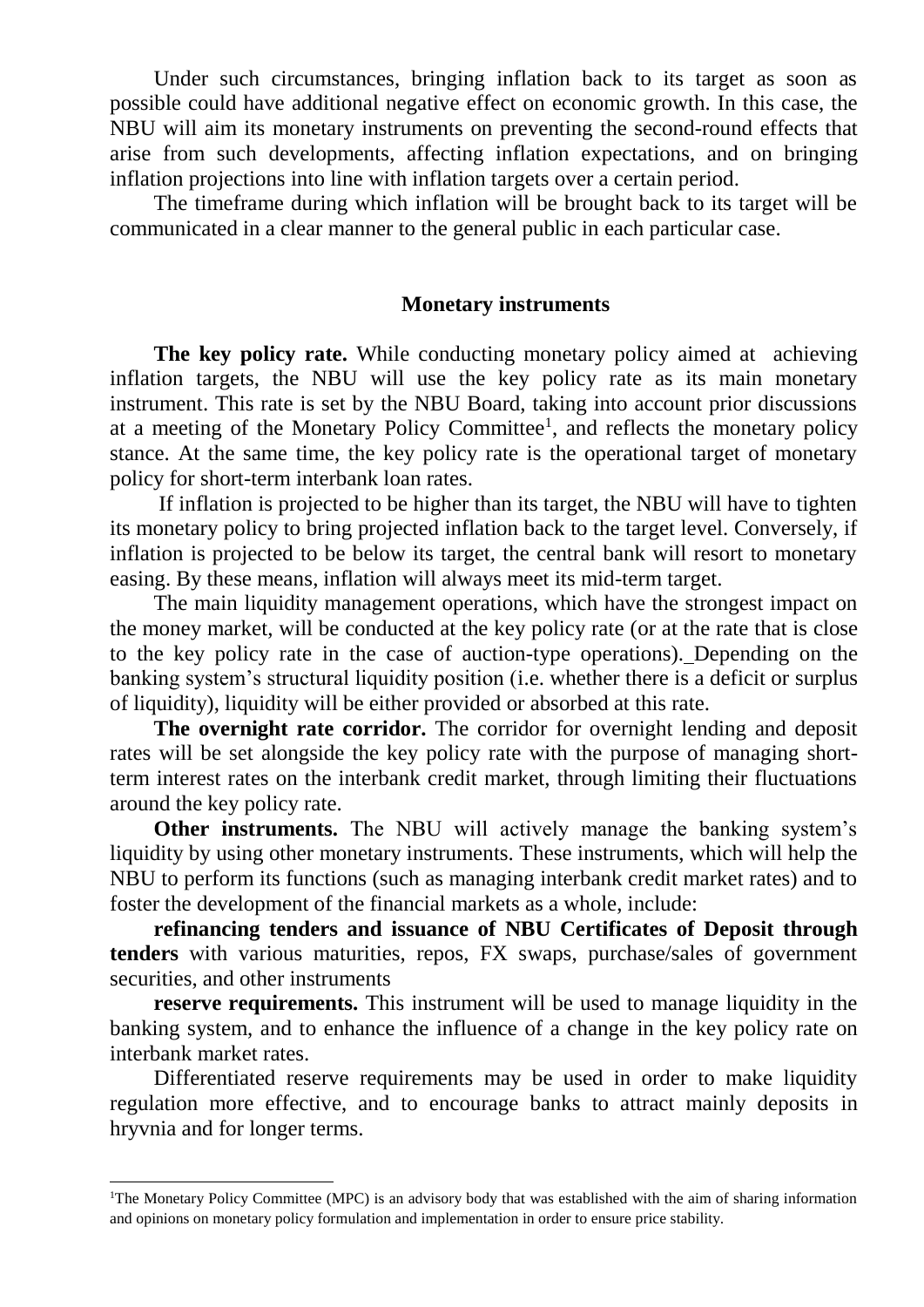**long-term refinancing**. The NBU may provide refinancing loans with maturities of up to five years at a floating rate with the purpose of hedging risks of a change in liquidity conditions over the mid-term. These refinancing operations will be transparent and conducted on the equal access principle. Refinancing loan rates will be based on the key policy rate, which will help reinforce the interest rate channel of the monetary transmission mechanism.

This instrument will also serve to enhance the banking sector's potential to lend to the real economy.

In order to prevent monetary inflation risks, monetary instrument decisions will factor in movements in monetary aggregates and liquidity in the banking system.

#### **The exchange rate regime and FX interventions**

The NBU will remain committed to the floating exchange rate regime, meaning that it will not use monetary policy to achieve a certain level or the band of exchange rate.

The NBU will intervene in the FX market in order to:

accumulate international reserves

.

smooth hryvnia exchange rate volatility

and support the transmission of the key policy rate as the main monetary policy instrument.

As international reserves reach a sound level, the FX market performance is improved, its ability to balance supply and demand is noticeably enhanced, and the influence of the key policy rate on macroeconomic processes is made more effective, the NBU will gradually taper off its FX interventions and other types of interventions in the FX market that have the purpose of achieving the said goals.

# **Transparency and accountability**

With the aim of stabilizing inflation expectations and meeting its priority objective, the NBU will conduct a consistent, accountable and transparent monetary policy.

The NBU will, on a regular basis, communicate its monetary decisions to the general public, providing detailed explanations of the nature, purpose, and expected effects of measures that are planned or have been taken. If inflation deviates from its target, the central bank will inform the general public of the reasons for this deviation, as well as about the actions that have been taken or are planned to bring inflation back to its target.

The NBU Board will hold monetary policy meetings in accordance with a preannounced schedule. The results of decisions taken, and the rationale behind them, will be made public. The NBU will also make available Summary of the Discussion on the Key Policy Rate at the NBU Monetary Policy Committee on the regular basis.